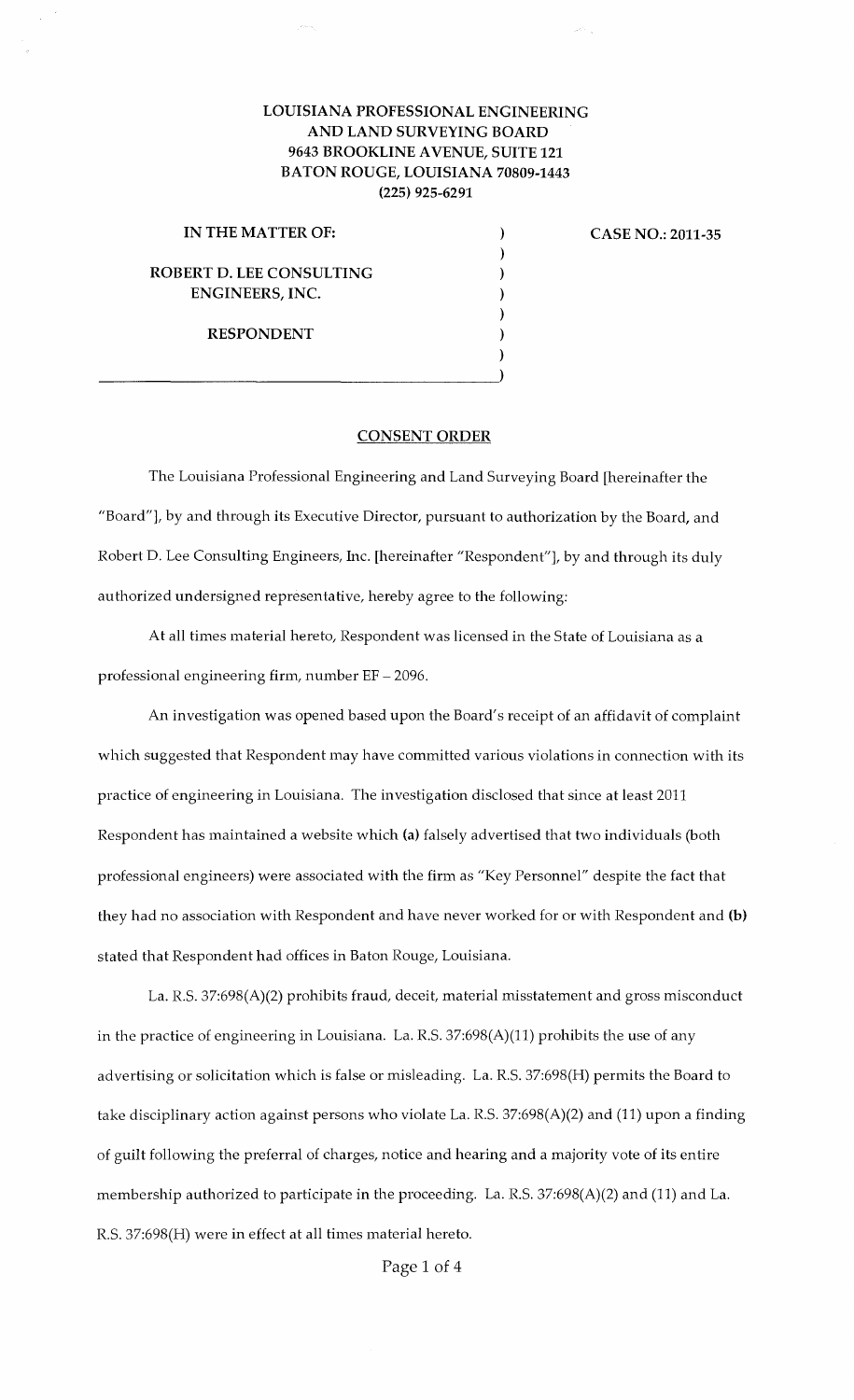It is undisputed that Respondent maintained a website which falsely advertised that two professional engineers were associated with Respondent despite the fact that they had no association with Respondent and have never worked for or with Respondent.

By letter dated August 22, 2012, the Board gave notice to Respondent that it was considering the preferral of charges against Respondent on the grounds that it may have violated (a) La. R.S. 37:698(A)(2), relative to fraud, deceit, material misstatement and gross misconduct in the practice of engineering in Louisiana; and (b) La. R.S. 37:698(A)(11), relative to the use of any advertising or solicitation which is false or misleading.

Wishing to dispense with the need for further disciplinary action and to conclude the instant proceeding without further delay and expense, for the purpose of this proceeding only, Respondent and the Board do hereby enter into this Consent Order, in which Respondent of its own free will consents to the issuance of a Consent Order by the Board, wherein Respondent agrees to (a) pay a fine of two thousand five hundred (\$2,500.00) dollars; (b) pay administrative costs of four-hundred eighty-eight and 78/100 (\$488.78) dollars; (c) have its supervising professional successfully complete the Board's online Louisiana Laws and Rules Quiz, (d) have its supervising professional successfully complete the Board's online Louisiana Professionalism and Ethics Quiz, (e) appear before a complaint review committee of the Board on a date, time and place of the committee's choosing to discuss the particulars of the violations referenced in this Consent Order; (f) immediately cease and desist committing any of the violations referenced in this Consent Order; and (g) the publication of this Consent Order on the Board's website and a summary of this matter in the Board's official journal, the Louisiana Engineer and Surveyor Journal, and the reporting of this matter to the National Council of Examiners for Engineering and Surveying (NCEES), identifying Respondent by name.

Respondent admits to violations of the referenced laws and/or rules regarding the practice of engineering in Louisiana. Respondent acknowledges awareness of said laws and/or rules and states that it will comply with all applicable laws and rules henceforth. Respondent has been advised of its right to be represented by counsel before the Board and/or to appear at any hearing personally or by counsel and to present witnesses and evidence in its own behalf, and it hereby waives this right and its right to appeal; and it states affirmatively that it has been

Page 2 of 4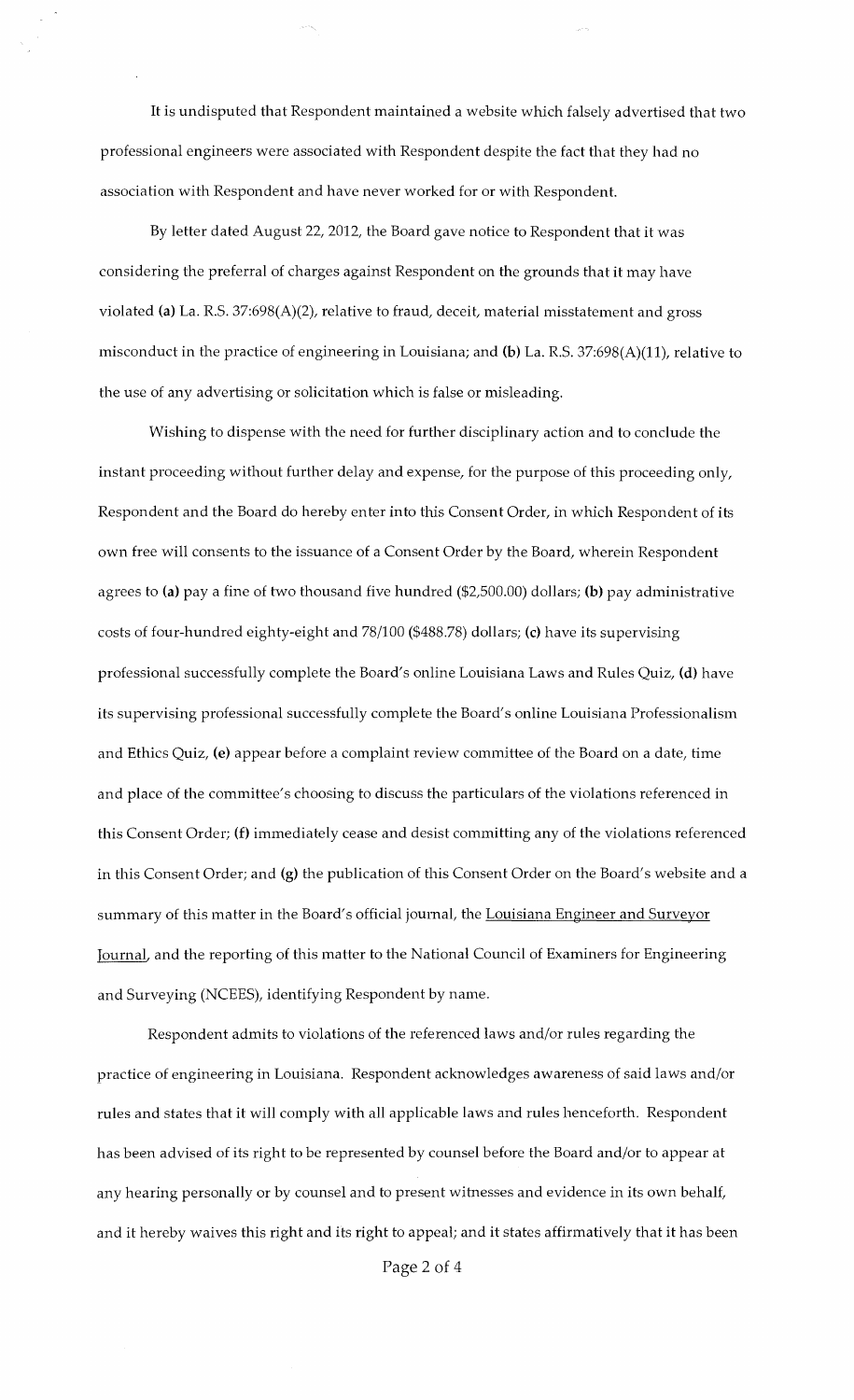afforded all administrative remedies due it under the law. Respondent further acknowledges awareness of the fact that the signed original of this Consent Order will remain in the custody of the Board as a public record and will be made available for public inspection and copying upon request.

Therefore, in consideration of the foregoing and by signing this Consent Order, Respondent does hereby waive its right to a hearing before the Board, to the presenting of evidence and witnesses in its behalf, to Findings of Fact and Conclusions of Law in this case, and to judicial review of this Consent Order.

Respondent hereby represents (a) that it fully understands the meaning and intent of this Consent Order, including but not limited to its final and binding effect, (b) that it has voluntarily entered into this Consent Order and that no other promise or agreement of any kind has been made to or with it by any person whatsoever to cause the execution of this instrument and (c) that the sanctions set forth in this Consent Order do not prevent the Board from taking further disciplinary or enforcement action against Respondent on matters not specifically addressed in this Consent Order.

WHEREFORE, the Louisiana Professional Engineering and Land Surveying Board and Respondent agree that:

1. Respondent shall pay a fine of two thousand five hundred (\$2,500.00) dollars, which shall be tendered to the Board by certified check payable to the Board, due upon the signing of this Consent Order; and

2. Respondent shall pay administrative costs of four-hundred eighty-eight and 78/100 (\$488.78) dollars, which shall be tendered to the Board by certified check payable to the Board, due upon the signing of this Consent Order; and

3. Respondent shall have its supervising professional successfully complete the Board's online Louisiana Laws and Rules Quiz with a score of 90% or higher and return it to the Board within sixty (60) days of the effective date of this Consent Order; and

4. Respondent shall have its supervising professional successfully complete the Board's online Louisiana Professionalism and Ethics Quiz with a score of 90% or higher and return it to the Board within sixty (60) days of the effective date of this Consent Order; and

## Page 3 of 4